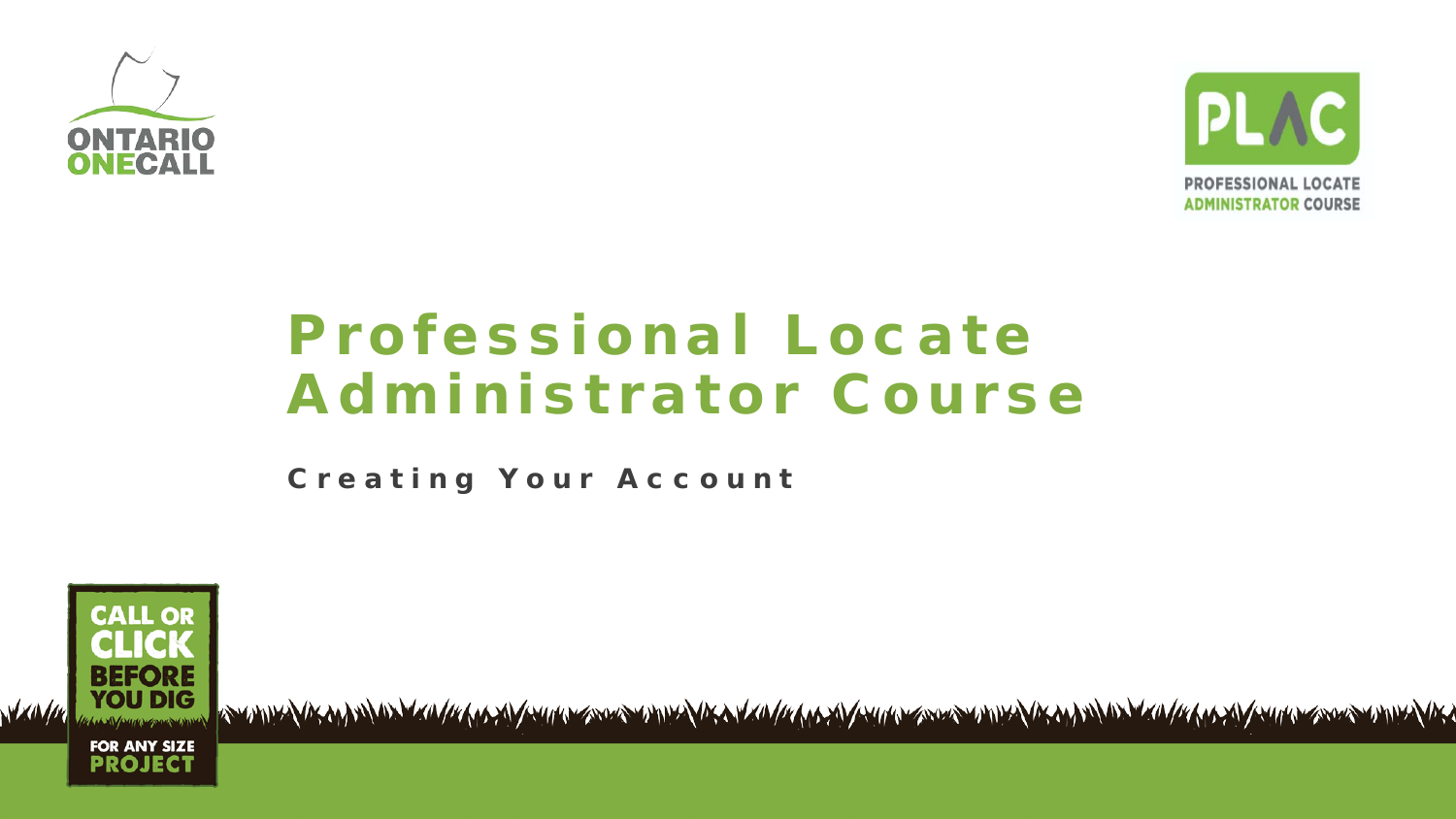

- 1) Go to this link: [https://app.coursettra.com/porta](https://app.coursettra.com/portal/login) l/login
- 2) Click "Create Account" to create a new account. This login is separate from the Web Portal login, so a new one will need to be created

|                   | coursettra                 |                       |  |  |  |  |  |
|-------------------|----------------------------|-----------------------|--|--|--|--|--|
|                   | Username                   |                       |  |  |  |  |  |
| <b>coursettra</b> | Password                   |                       |  |  |  |  |  |
|                   | No account? Create account | Reset/Forgot password |  |  |  |  |  |
|                   |                            | Sign In               |  |  |  |  |  |
|                   |                            |                       |  |  |  |  |  |
|                   |                            |                       |  |  |  |  |  |
|                   |                            |                       |  |  |  |  |  |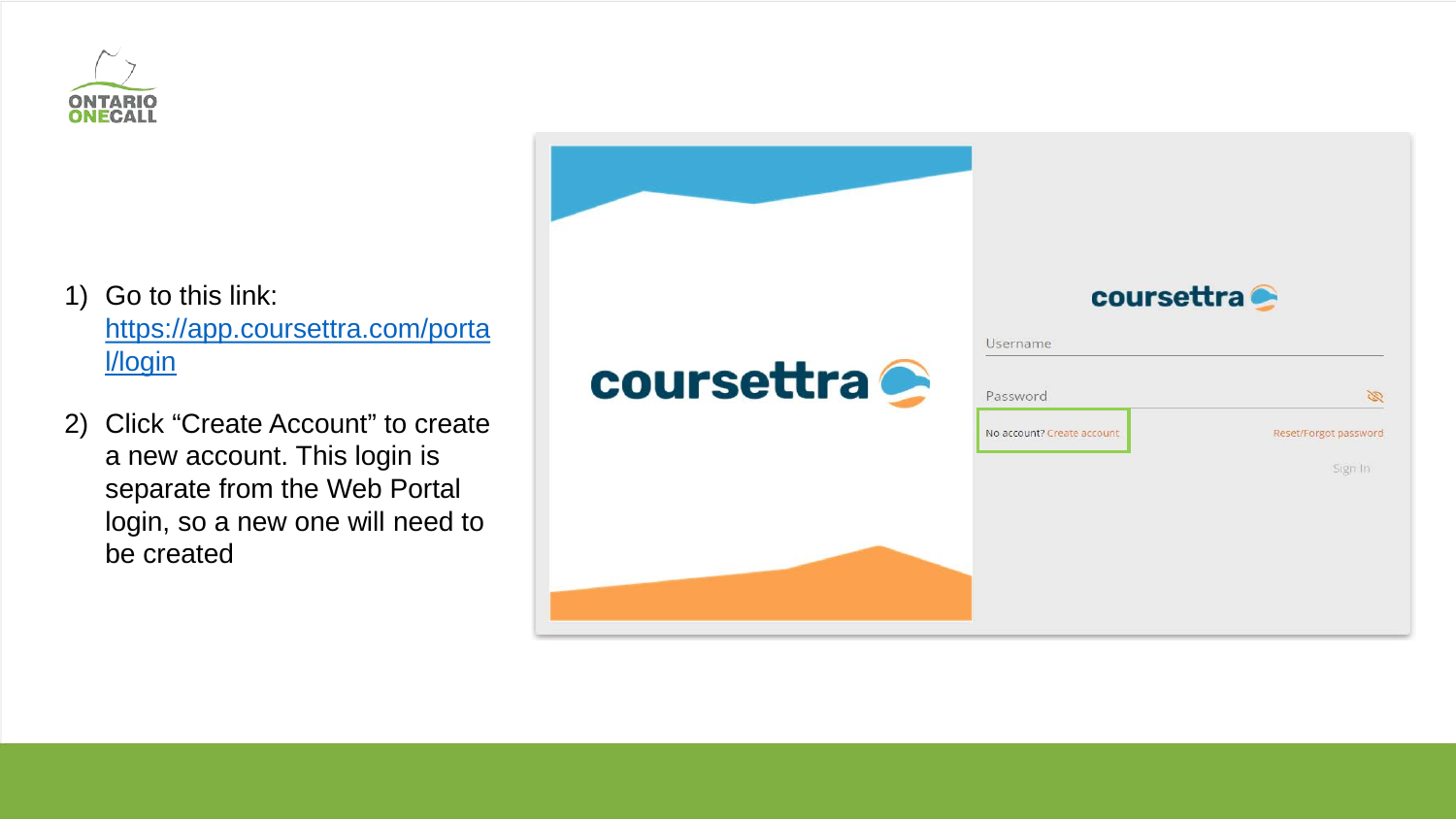

- 3) Enter the required info:
	- A. In the "Who are you training with" field choose Ontario One Call from the drop down
	- B. In the "What company do you work for" field, type in a few letters and the system will search to find your company name. If the company name does not populate, type it in
	- C. Enter your email address and confirm the email
	- D. Enter a Username (you can use your email! highly recommended)
	- E. Enter your first name
	- F. Enter your last name
	- G. Scroll Down
	- H. Enter your password
	- I. Confirm your password
	- J. Start entering your address (where can Ontario One Call send you mail?) and select the correct address from the populated results. If the results don't populate correctly, click on this icon  $\sqrt{2\pi}$  to manually enter your address
	- K. Enter your phone number
	- Click "Submit"

| Sign up                                                                                       |  |
|-----------------------------------------------------------------------------------------------|--|
| You will get an email at the address provided for verification.<br>Who are you training with? |  |
| Ontario One Call                                                                              |  |
|                                                                                               |  |
| What company do you work for?                                                                 |  |
|                                                                                               |  |
| Email Address                                                                                 |  |
| Confirm Email Address                                                                         |  |
|                                                                                               |  |
| Username                                                                                      |  |
| <b>First Name</b>                                                                             |  |
|                                                                                               |  |
|                                                                                               |  |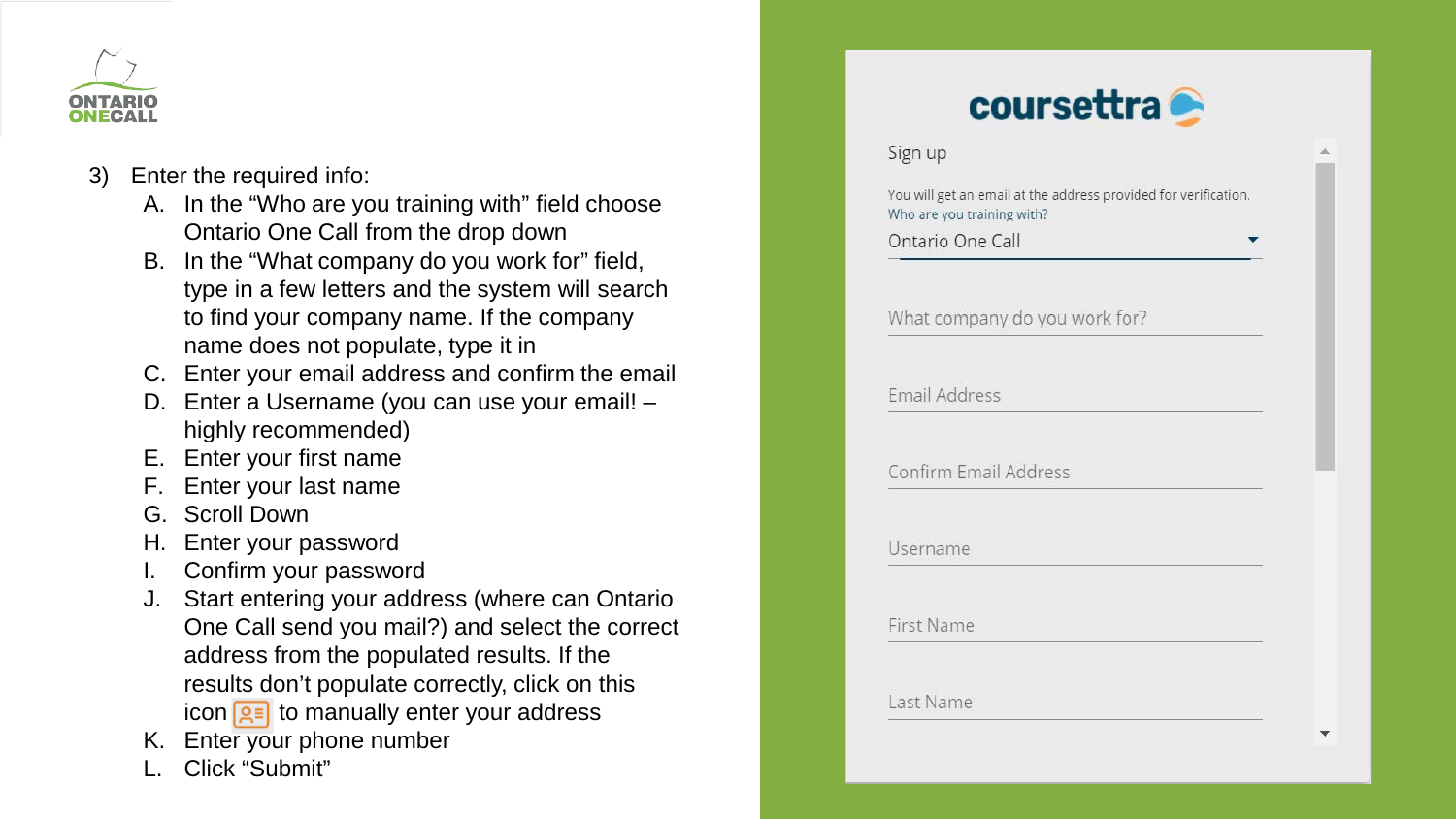

After clicking submit, a popup may generate 4) asking you to verify your email address. Click "Send Code"

- A. Check for an email from: mail@4iqidentity.com.The email should look like this
- B. Enter the code and then click "Confirm Email"

#### Verify Email

Your email address isn't verified. If you don't verify it then you will not be able to reset your password. Check the email address shown below for a verification code. If you do not have a verification code, click the "Send Code" option below.

If the email shown below is not your email address, click the "Change Email" option to update it.

| Email               |                             |
|---------------------|-----------------------------|
| CBedore@on1call.com |                             |
|                     |                             |
|                     |                             |
| Code                |                             |
| required            |                             |
| <b>Change Email</b> | <b>Send Code</b>            |
|                     |                             |
|                     | <b>Cancel</b> Confirm Email |
|                     |                             |

#### Coursettra LMS email verification code [Inbox x]

4iQ Identity <mail@4iqidentity.com> to me  $\sqrt{ }$ 

Crystal Bedore,

An email verification request has been received. Your code is: 098895 The code is only valid for 24 hours.

Enter online when prompted. If you were not expecting an email verification code, you may ignore this notification.

Please do not reply to this email; this address is not monitored. Coursettra LMS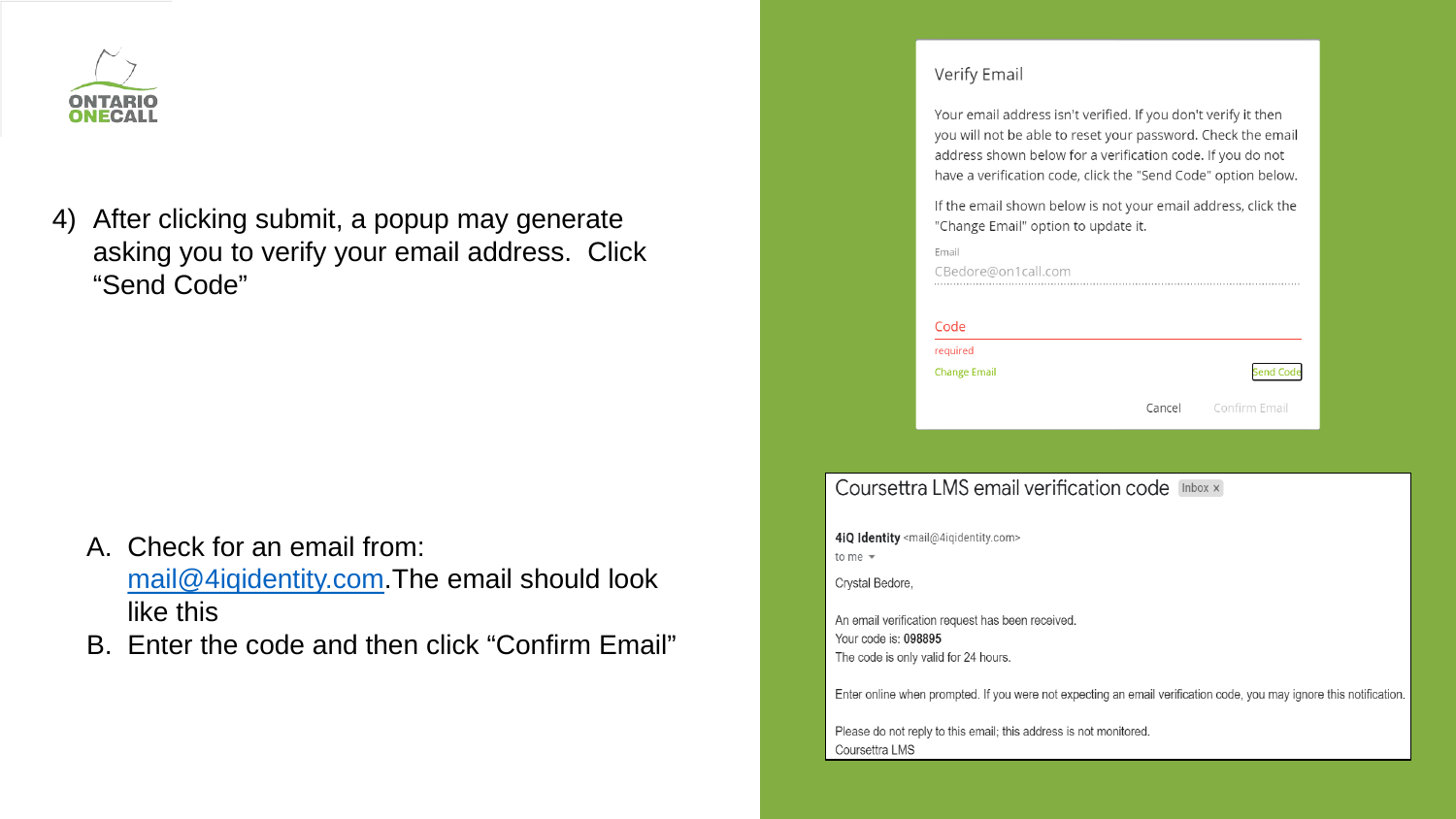

### 5) Once logged in, your screen will look like this

|                                      | <b>Crystal Bedore</b><br>P23161<br>Edit my profile   Change Password                           | <b>MY TRAINING HISTORY</b>        | <b>TRAINING LIBRARY</b>       |          |                |                 | LOG OUT |                | 興婦県 |  |  |
|--------------------------------------|------------------------------------------------------------------------------------------------|-----------------------------------|-------------------------------|----------|----------------|-----------------|---------|----------------|-----|--|--|
| <mark>क़</mark><br>$\mathbb{C}$<br>7 | <b>Welcome to Ontario One Call's</b><br><b>Training Centre</b><br><b>Powered by Coursettra</b> | Click to watch<br>portal overview |                               |          |                |                 |         |                |     |  |  |
|                                      | <b>MY TRAINING</b>                                                                             |                                   | IN PERSON EVENT REGISTRATIONS |          |                |                 |         |                |     |  |  |
|                                      | <b>MY TRAINING PROGRAMS</b>                                                                    |                                   | Sun                           | ≺<br>Mon | Tue            | Aug 2020<br>Wed | Thu     | ><br>Fri       | Sat |  |  |
|                                      | You are not currently enrolled in any training programs                                        |                                   | 26                            | 27       | 28             | 29              | 30      | 31             |     |  |  |
|                                      |                                                                                                |                                   | $\mathbf{2}$                  | 3        | $\overline{4}$ | $\mathfrak{s}$  | 6       | $\overline{J}$ | 8   |  |  |
|                                      |                                                                                                |                                   | 9                             | 10       | $-1.1$         | 12              | 13      | 14             | 15  |  |  |
|                                      |                                                                                                |                                   | 16                            | 17       | 18             | 19              | 20      | 21             | 22  |  |  |
|                                      |                                                                                                |                                   | 23                            | 24       | 25             | 26              | 27      | 28             | 29  |  |  |
|                                      |                                                                                                |                                   | 30                            | 31       |                | -2              | 3.      | $\Delta$       | 5   |  |  |

6) Click on "Training Library" at the top



<u>TELEVISION AND TELEVISION AND TELEVISION AND TELEVISION AND TELEVISION AND TELEVISION AND TELEVISION AND TELEVISION</u>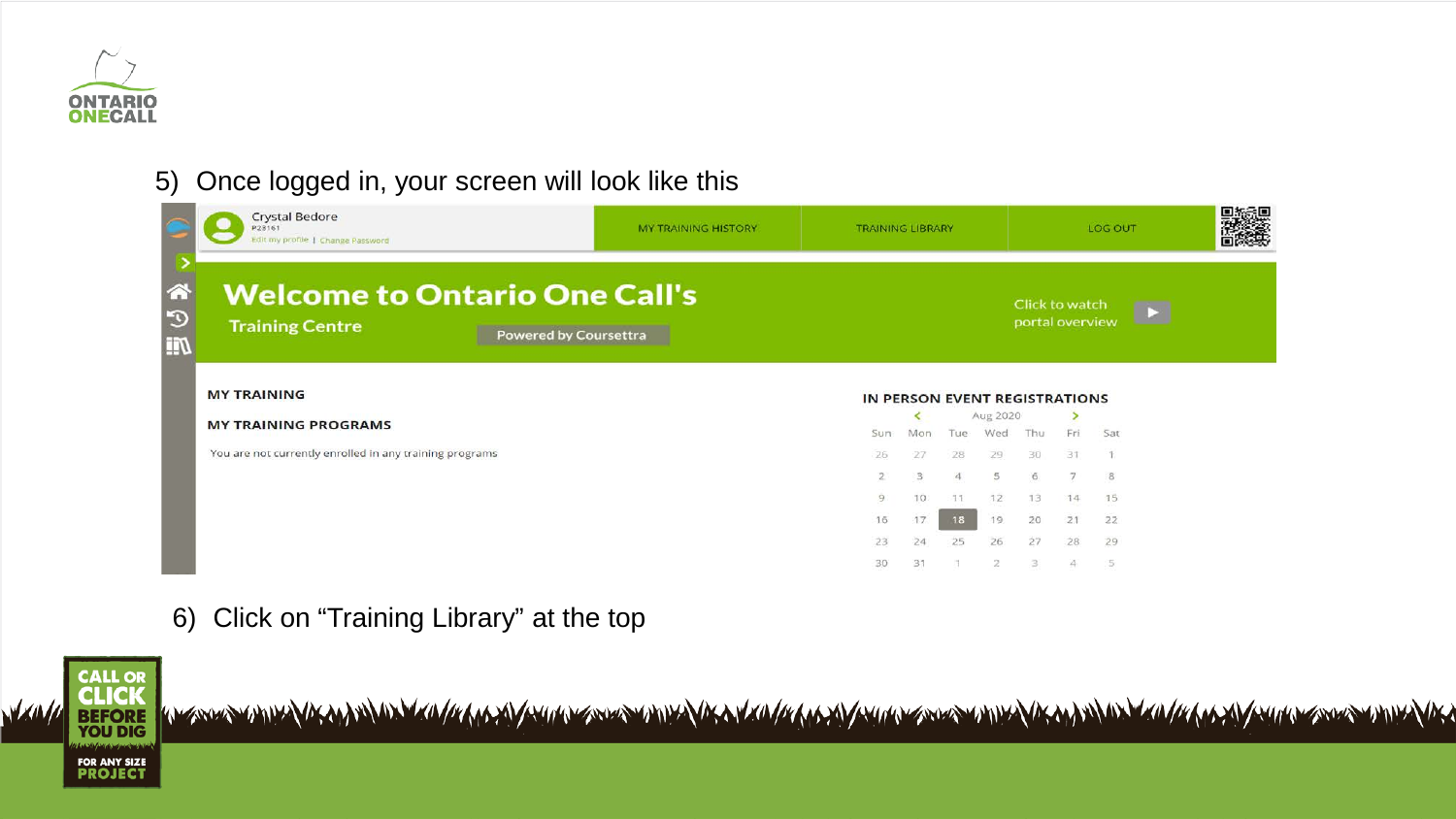

A. Select "Professional Locate Administrator Course"



Where would you like to start?

**Online Training:** 

**Professional Locate Administrator Course** 

B. Click on Register



<u>massas muusiikii isiinii maana maanamma assas muusiikii maanaanamma assas muusiikii joi maanaanamma assas muusiiki</u>